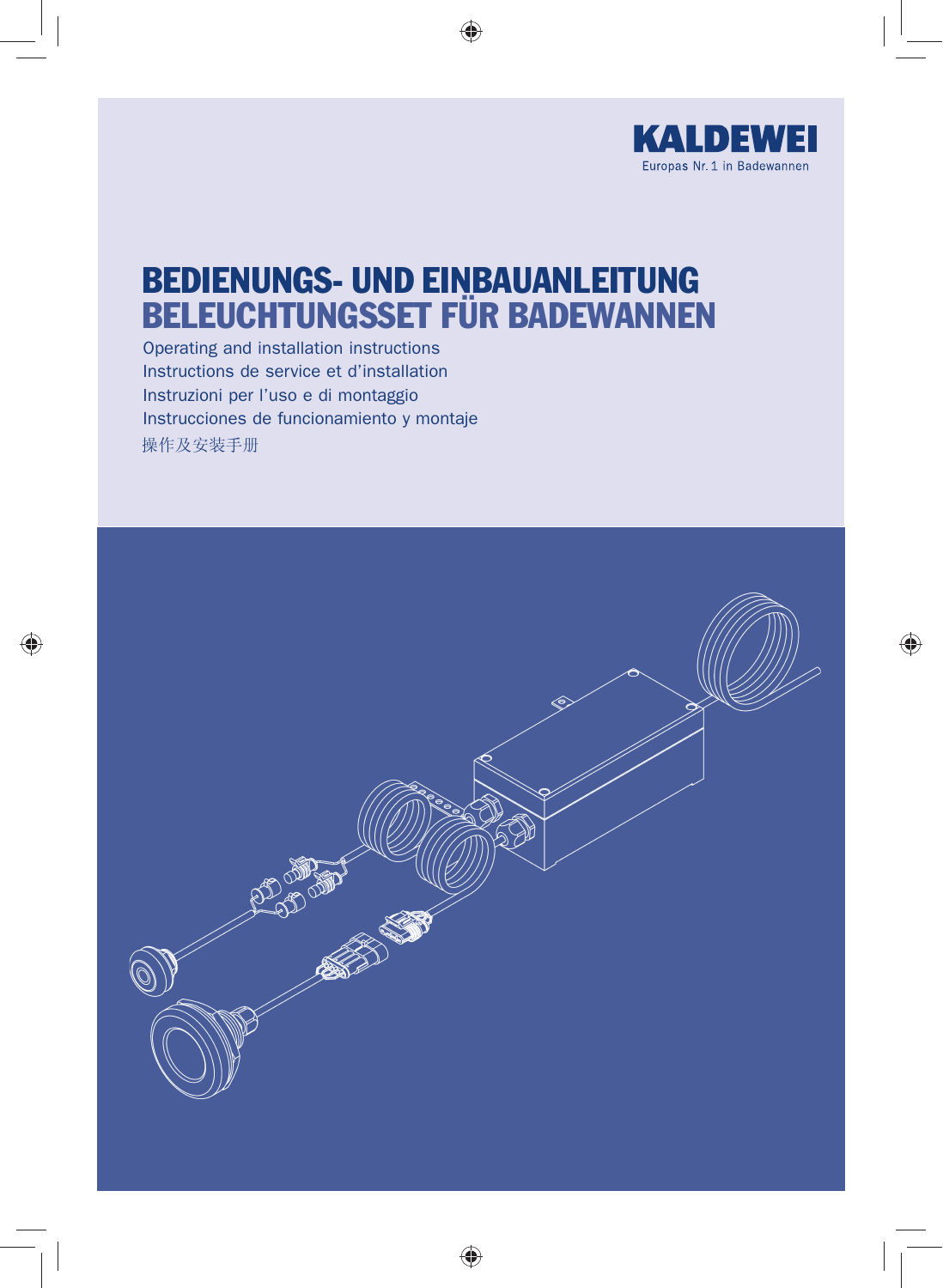| Lighting Set for Bathtubs, Explanation,<br>Binding Installation Instructions, Electrical Connection, Technical Data for Control,<br>Operation Underwater Spotlight, Operation Spectral Light, Cleaning |
|--------------------------------------------------------------------------------------------------------------------------------------------------------------------------------------------------------|
| Installation Instructions (19                                                                                                                                                                          |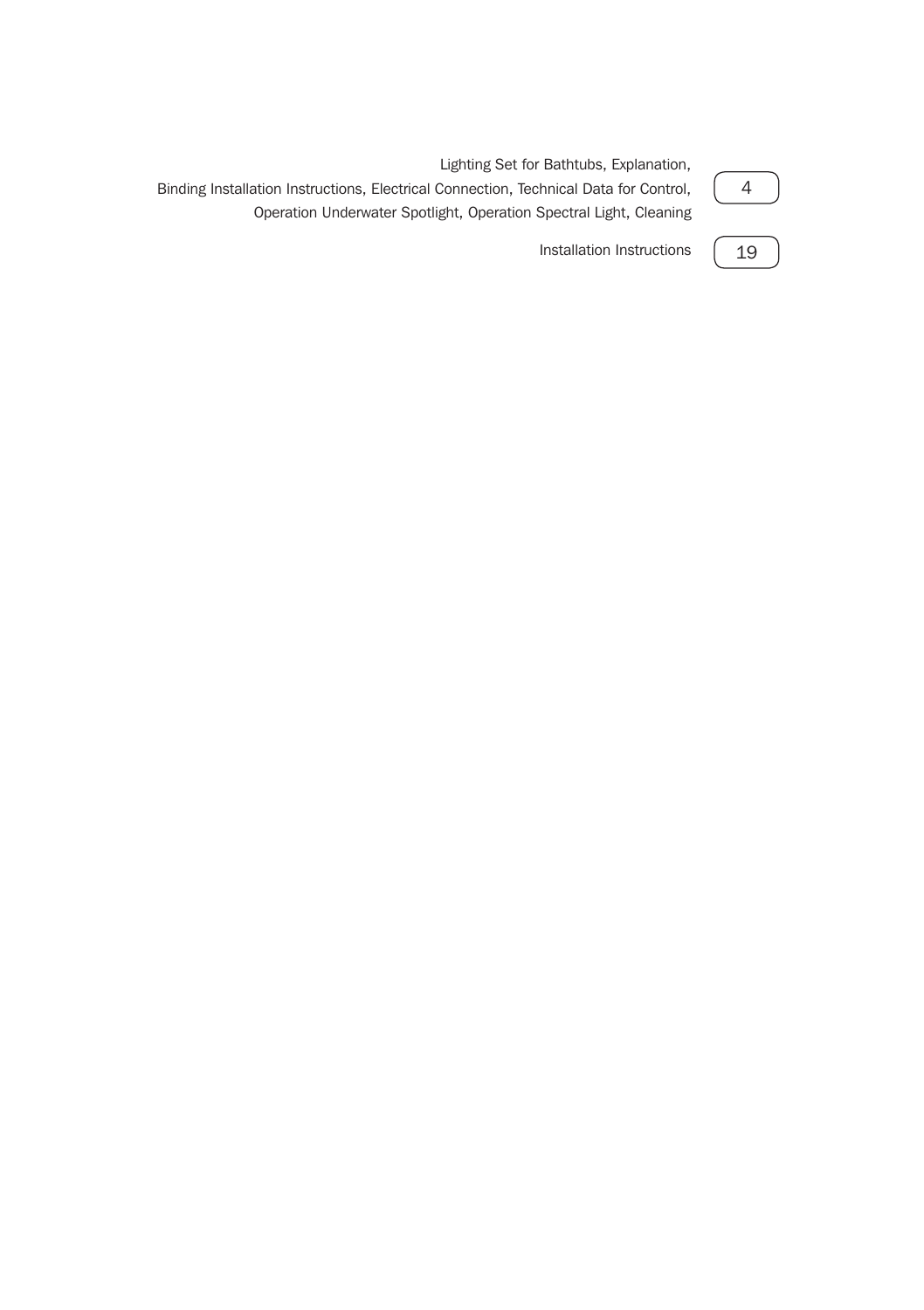#### <span id="page-2-0"></span>LIGHTING SET FOR BATHTUBS

**EXPLANATION** 

Take a little time and carefully read these installation instructions for the lighting set for bathtubs.

In the installation instructions, the pictographs described below are used. These pictographs refer to instructions and notes which require your special attention.



Instructions and notes which ensure proper functioning and troublefree installation of the lighting set



Your health or that of the person using the lighting set may be affected.



Cleaning and care instructions to retain the high quality of the lighting set.

F GB

D

$$
\frac{\boxed{\phantom{1}}}{\boxed{\phantom{1}}}
$$

$$
\overline{\mathsf{F}}
$$

PRC

- Kaldewei prepared these installation instructions to the best of its knowledge.
- Kaldewei reserves the right to change the contents of the installation instructions without being obliged to inform third parties.
- Kaldewei reserves the right to modify and to improve the technical plant, without being obliged to inform third parties. Please read the attached additional information, if necessary.
- No part of these installation instructions may be reproduced or transferred otherwise without the express approval of Kaldewei.

For the lighting set, you are given a 2-year guarantee implied in law.

Old or defective equipment is to be disposed of in an environment-friendly manner in accordance with the legal requirements.





BELEUCHTUNGSSET BELEUCHTUNGSSET

4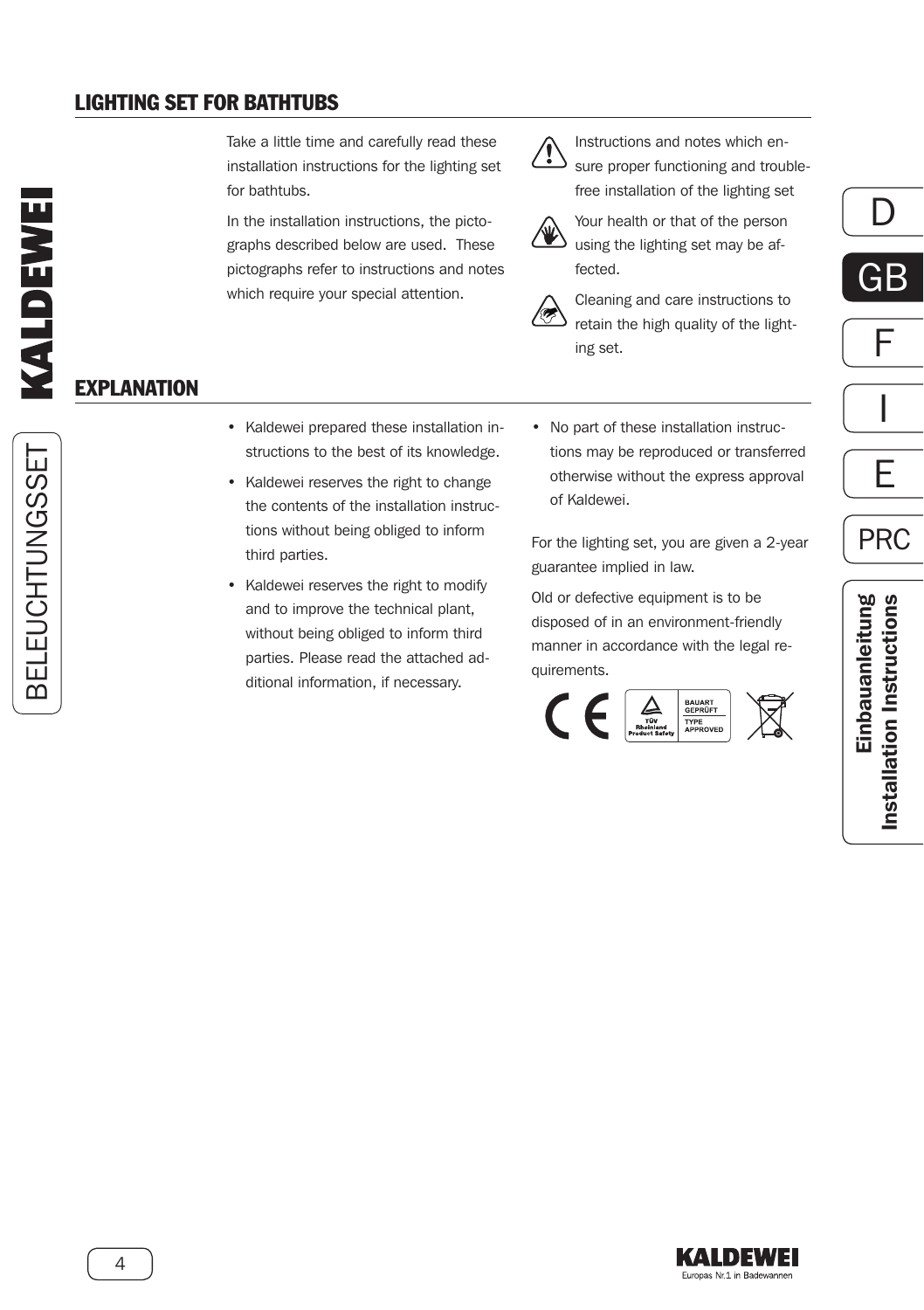#### <span id="page-3-0"></span>BINDING INSTALLATION INSTRUCTIONS

BELEUCHTUNGSSET BELEUCHTUNGSSET





The bathtub surfaces are to be protected from damage during installation and electrical connection of the lighting set.



ELECTRICAL CONNECTION

Two inspection openings (200 mm x 200 mm) are to be provided in the area of the control and pushbutton.

Electrical connection and remedy of malfunctions and defects shall only be carried out by a specialist shop. For electrical connection of the lighting set, a supply line 2 x 1.5 mm² must be provided by the owner. The supply line has to be provided with an all-pole disconnecting mains switch with a contact gap of at least 3 mm to switch off the lighting set (if not being used, for

Ţ



The control is to be installed at a level of at least 6 cm above the floor.

Only a licensed electrician is al-



lowed to open the control. In the case of unauthorized opening of the control, any warranty claim becomes invalid.

All work is to be performed using the proper tools.

After installation of the lighting set, a leak test is to be carried out.



The installation of the lighting set is designed for supply with a.c. voltage 230 V 50/60 Hz.



The electrical connection shall be

protected by a 16-A fuse and has to be effected via a ground-fault circuit interrupter (30 mA).

When the components are modified the guarantee becomes invalid.



#### TECHNICAL DATA FOR CONTROL

|                   | Underwater Spotlight | Spectral Light |
|-------------------|----------------------|----------------|
| Nominal voltage   | 230 VAC              |                |
| Nominal current   | $13 \text{ mA}$      | 43 mA          |
| Total power       | max. 3 VA            | max. 10 VA     |
| Safety class      | <b>IP55</b>          | <b>IP65</b>    |
| Temperature range | $0 °C - 50 °C$       |                |
| Operation         | Push-button          |                |

servicing work).

The equipment conforms to DIN EN 61347

#### INFORMATION ON THE LED

According to DIN EN 60825-1:1994 + A1:2002 + A2:2001:

|                                   | <b>LED RADIATION</b><br><b>LED CLASS 1</b>                                                                                                                                                                                                      |
|-----------------------------------|-------------------------------------------------------------------------------------------------------------------------------------------------------------------------------------------------------------------------------------------------|
| White:<br>Red:<br>Blue:<br>Green: | $= 480 \mu W$<br>$\lambda_{\text{peak}}$ at 464nm, P<br>$\lambda_{\text{peak}}$ at 632nm, P<br>$\lambda_{\text{peak}}$ at 465nm, P<br>$\lambda_{\text{peak}}$ at 520nm, P<br>opmax<br>$= 130 \mu W$<br>opmax<br>$= 176 \mu W$<br>opmax<br>99 uW |





E

PRC



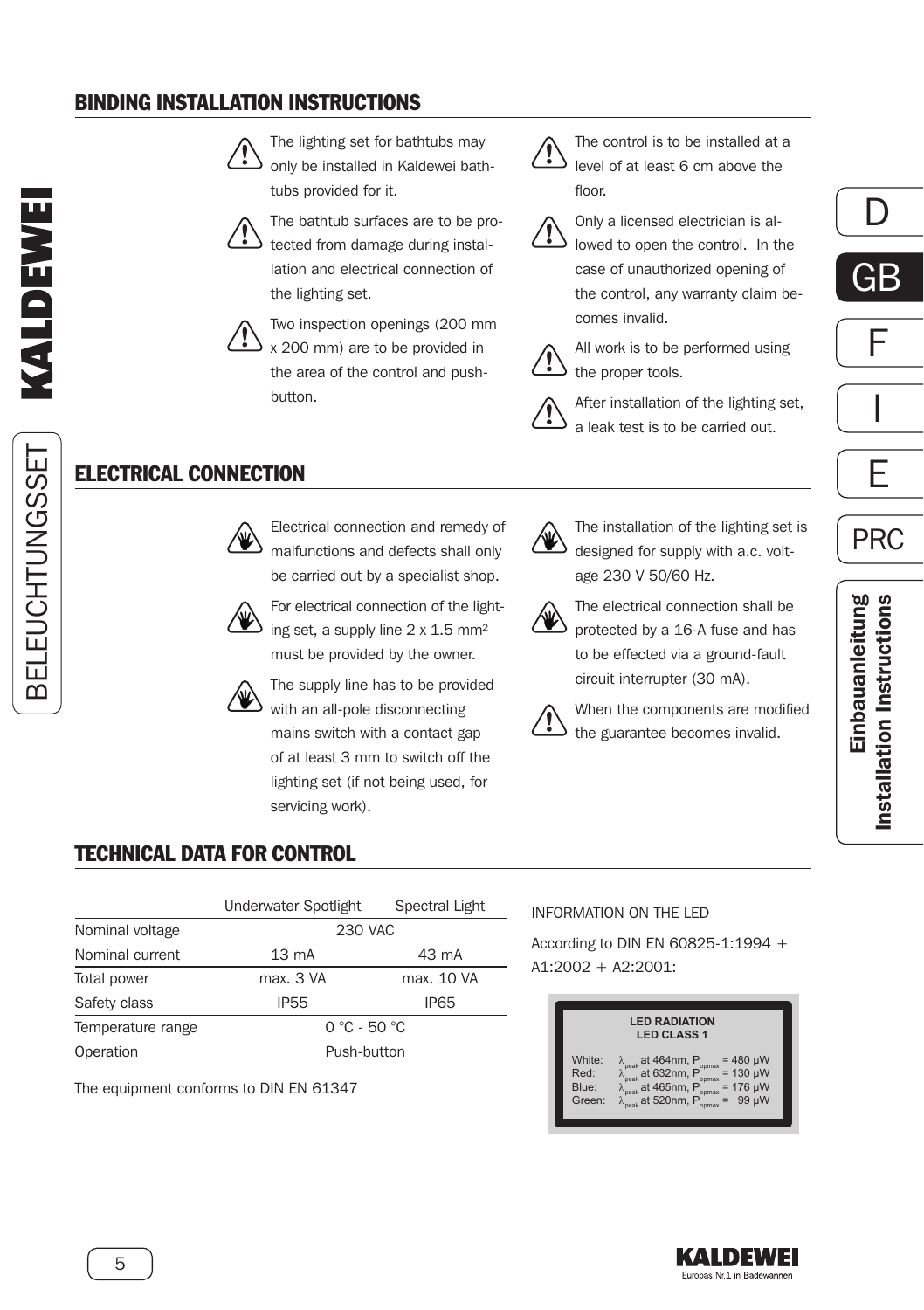#### <span id="page-4-0"></span>OPERATION OF THE UNDERWATER SPOTLIGHT

Press the key once: The underwater spotlight is switched on.

## OPERATION OF THE SPECTRAL LIGHT

Press the key once: The spectral light is switched on. The light colours change automatically.

Press the key a second time: The change of colours is stopped at the colour which lights up at the time the key is actuated.

A second press: The underwater spotlight is turned off.

Press the key a third time: The change of colours is continued. The change of colours can be stopped and continued as

Press the key for about 3 seconds: The spectral light is switched off.

D

F GB



E

PRC

BELEUCHTUNGSSET BELEUCHTUNGSSET

# CLEANING

- Normally, it is sufficient to rinse the underwater spotlight/spectral light with hot water and to wipe it dry with a soft, dust-free cloth or chamois.
- If slightly soiled, a cleaner with a neutral pH value (5-7, e. g. washingup liquid or neutral soap) and a soft sponge or cloth should be used.
- If badly soiled, any deposits should be soaked with water for a prolonged period (about 10-15 minutes) and the cleaning operation is to be repeated, if necessary.
- In the case of lime deposits: Remove deposits with a water/vinegar solution (ratio 1:1, no vinegar concentrate) or with a dilute anti-liming agent.



often as you like.

Other cleaners than those recommended by Kaldewei may damage the underwater spotlight/spectral light. Observe the manufacturer's instructions indicated on the cleaners.



Do not use scouring or sand-containing cleaners. Chlorine-containing disinfectants or aggressive cleaner (acetone, paint thinners, benzine) may attack or bleach the underwater spot light/spectral light.



Only use soft cloths or sponges for maintenance. Do not use scrubbing brushes/sponges, steel wool or other tools under any circumstances.

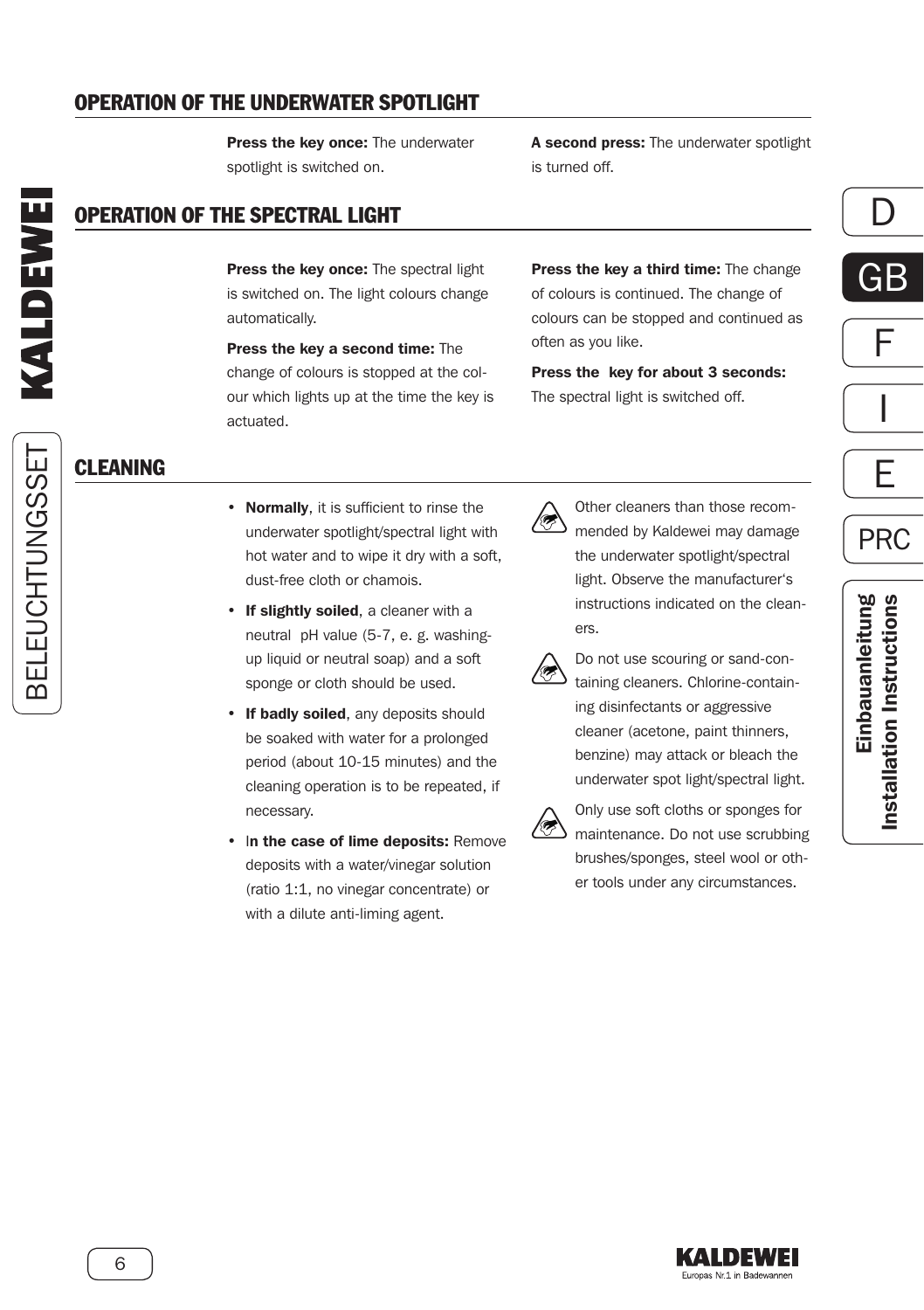#### <span id="page-5-0"></span>LIEFERUMFANG



Insert spotlight/pushbutton Mettre en place le projecteur / le bouton poussoir Mettere a posto riflettore/pulsante Insertar foco/pulsador 水底灯/光谱灯

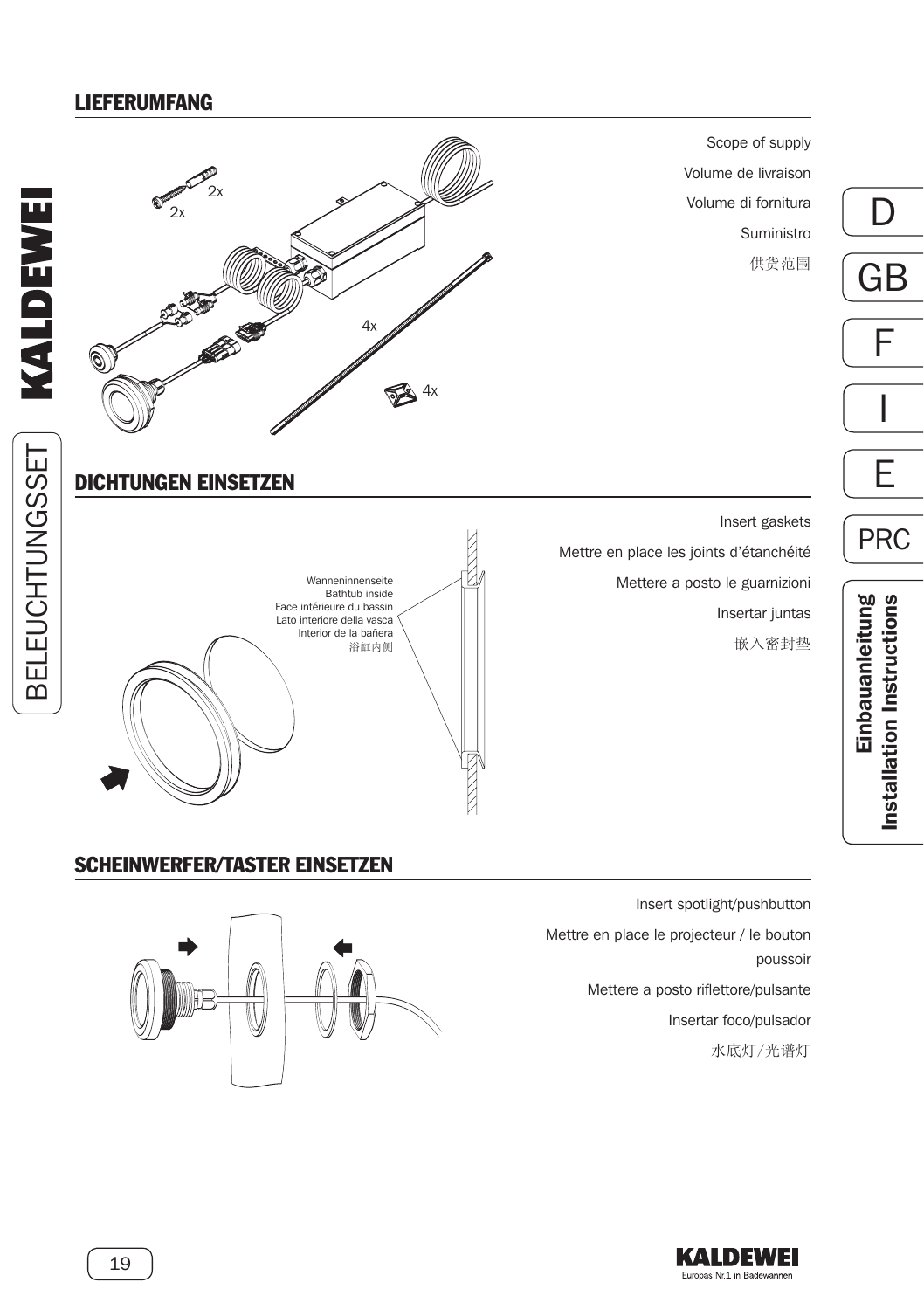#### STECKVERBINDUNGEN SCHLIESSEN



Close plug-in connections Fermer les raccordements à fiches Fermare innesti a spina Cerrar uniones por enchufe 重新插上卡口



PRC



Fix control Fixer le dispositif de commande Fissare dispositivo di comando Fijar el mando 固定控制盒

Einbauanleitung<br>Installation Instructions Einbauanleitung Installation Instructions

#### KABEL BEFESTIGEN



Fasten cable Fixer le câble Fissare cavi Fijar los cables 固定电线



20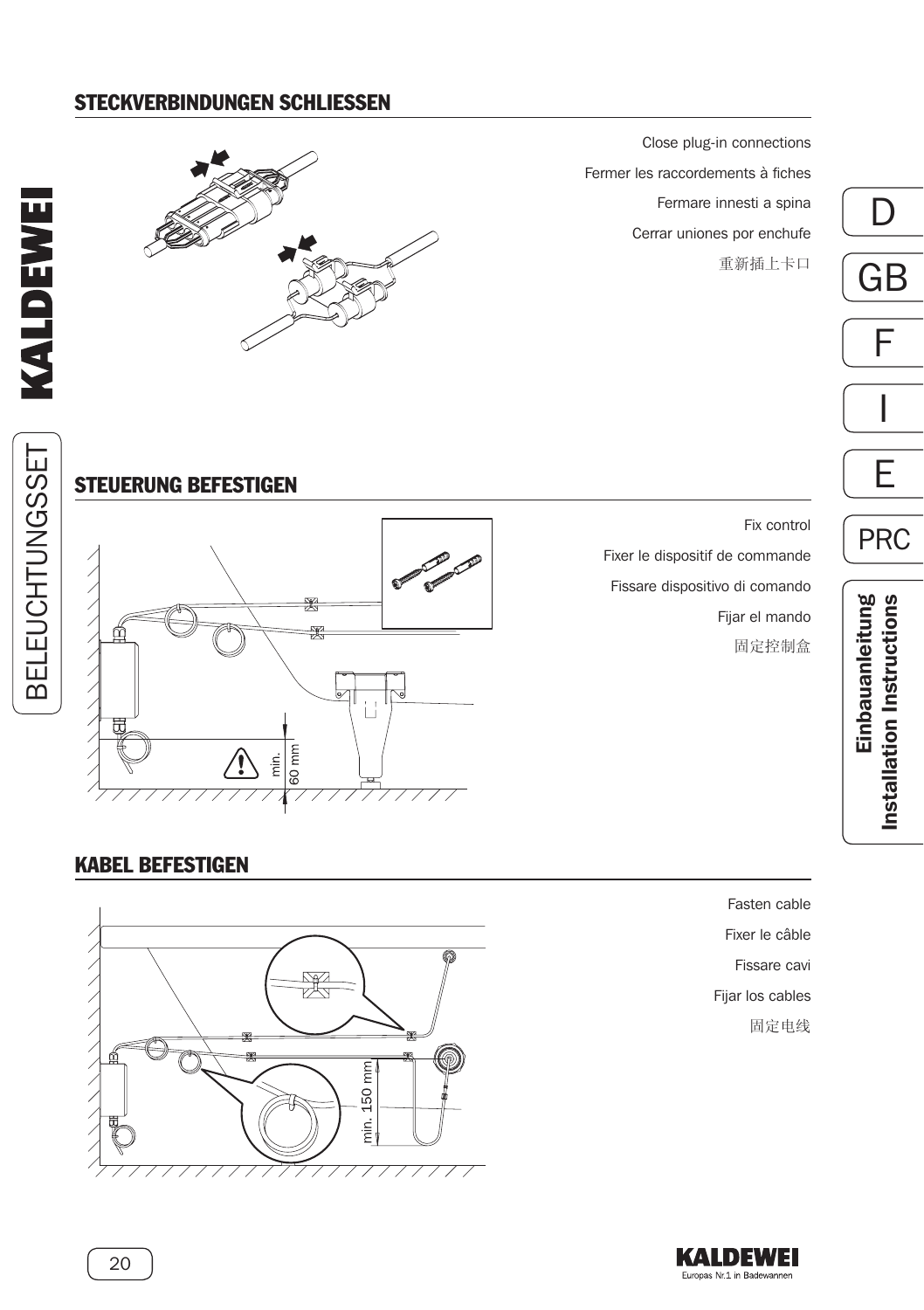# **REVISIONSÖFFNUNGEN**





Inspection openings Ouvertures de révision Aperture di revisione Aperturas de inspección 检修口

E I F GB

PRC

D

# ANSCHLUSSPLAN



Terminal diagram Plan de raccordement Piano delle connessioni Esquema de conexión 电路图

Einbauanleitung<br>Installation Instructions Einbauanleitung Installation Instructions

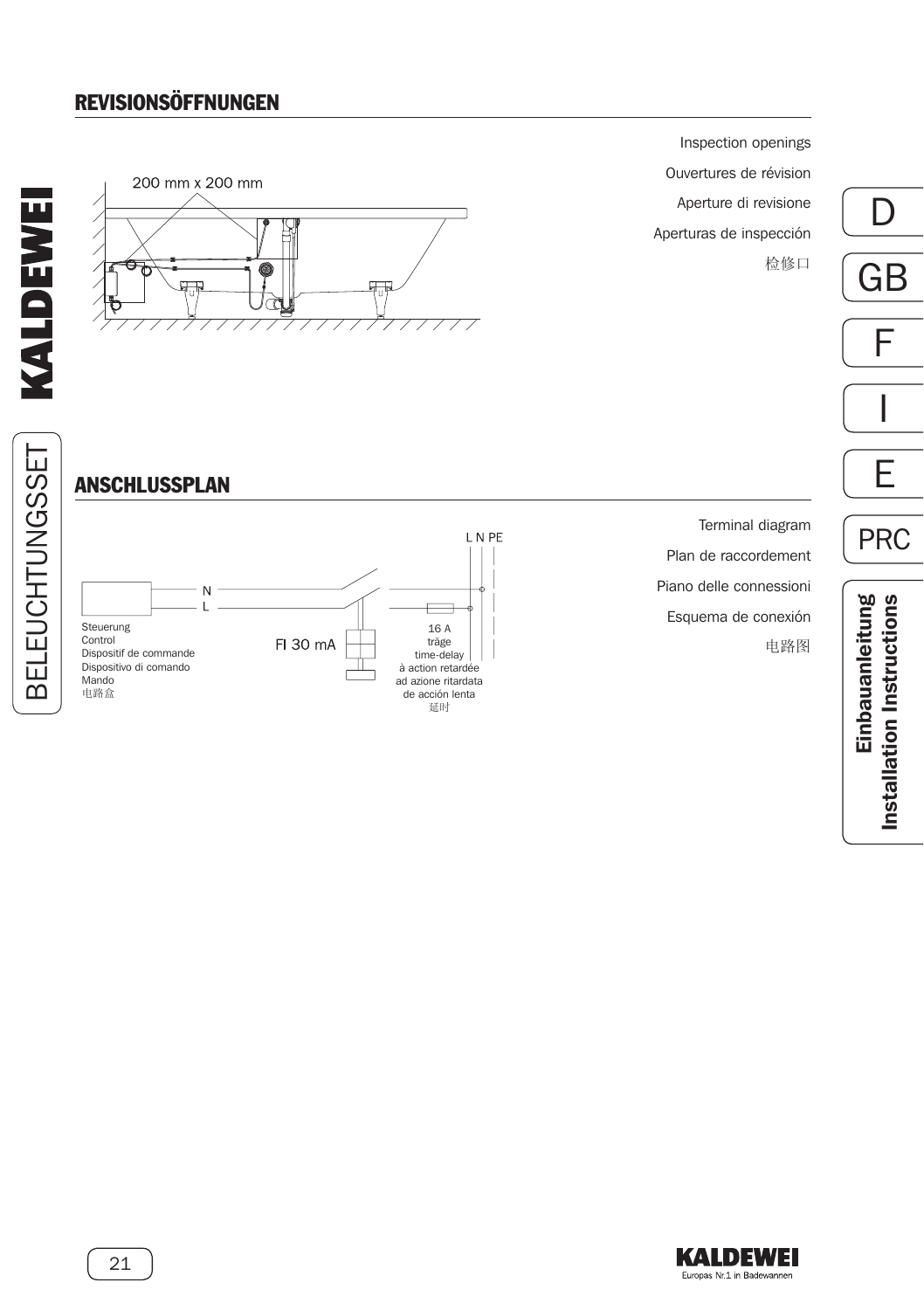### STEUERUNG UNTERWASSERSCHEINWERFER



Control underwater spotlight Dispositif de commande projecteur immergé Dispositivo di comando riflettore subacqueo Mando foco subacuático 水底灯的控制器

- A = Netzversorgung / Mains supply / Alimentation par le réseau / Alimentazione di rete / Alimentación por la red / 电源
- B = Taster / Push-button / Bouton poussoir / Pulsante / Pulsador / 按键
- C = Unterwasserscheinwerfer / Underwater spotlight / Projecteur immergé / Riflettore subacqueo / Foco subacuático / 水底灯
- D = Mikrokontroller / Micro-controller / Microcontrôleur / Micro-controller / Microcontrolador / 微型控制器
- E = Schnittstelle / Interface / Interface / Interfaccia / Interfaz / 接口

#### STEUERUNG SPEKTRALICHT



A = Netzversorgung / Mains supply / Alimentation par le réseau / Alimentazione di rete / Alimentación por la red / 电源

- B = Taster / Push-button / Bouton poussoir / Pulsante / Pulsador / 按键
- C = Spektrallicht / Spectral light / Lampe spectrale / Lampada spettrale / Luz espectral / 光谱灯
- D = Mikrokontroller / Micro-controller / Microcontrôleur / Micro-controller / Microcontrolador / 微型控制器



Einbauanleitung

Einbauanleitung

Installation Instructions

Installation Instructions

E

PRC

I

F

D

GB